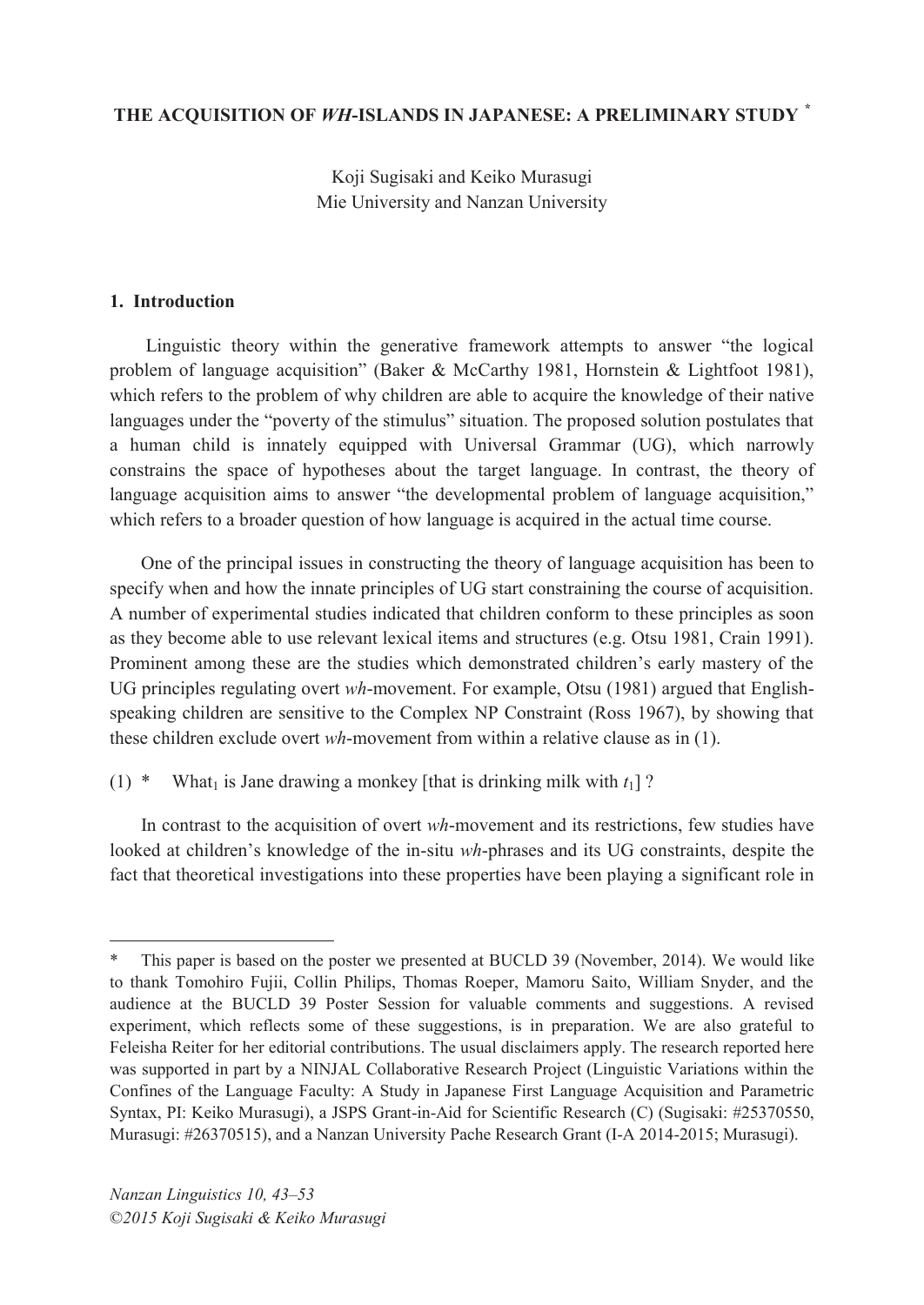formulating the overall architecture of  $UG<sup>1</sup>$ . In light of this background, this study builds on a previous study by Otsu (2007) and addresses the question of whether Japanese-speaking preschool children exhibit the same sensitivity to the *Wh*-island Condition (Chomsky 1964) as adults. The results of our experiment, even though preliminary, provides a new piece of evidence from the acquisition of *wh*-in-situ for the early emergence of innate principles.

## **2.** *Wh***-island Condition in English and Japanese**

It has been observed at least since Chomsky (1964) that in English, overt *wh*-extraction out of an embedded interrogative clause is not permitted, as illustrated by the contrast in (2). The constraint that lies behind the degraded status of (2a) is called the *Wh*-island Condition.

- (2) a. \* What<sub>1</sub> does John know [ whether Mary bought  $t_1$  ]?
	- b. What<sub>1</sub> does John know [ that Mary bought  $t_1$  ] ?

Watanabe (1992) argues that the corresponding *wh*-island effects can also be detected in Japanese, which is a  $wh$ -in-situ language.<sup>2</sup> Thus, a  $wh$ -phrase in an interrogative complement clause as in (3a) is prevented from taking scope in the matrix clause, and hence the sentence is degraded as a *wh*-question. In contrast, a *wh*-phrase in a declarative complement clause as in (3b) can (and must) take scope in the matrix clause, and the sentence is interpreted as a *wh*question.

|  | $(3)$ a. * John-wa $\int$ Mary-ga | John-TOP Mary-NOM                        | nani-o<br>what-ACC bought              | katta | whether            | ka dooka ] iimasita<br>said | ka?<br>0        |
|--|-----------------------------------|------------------------------------------|----------------------------------------|-------|--------------------|-----------------------------|-----------------|
|  |                                   | 'What did John say whether Mary bought?' |                                        |       |                    |                             |                 |
|  | b. John-wa [Mary-ga               | John-TOP Mary-NOM                        | nan <sub>1</sub> -o<br>what-ACC bought | katta | to $\vert$<br>that | iimasita<br>said            | ka?<br>$\theta$ |

'What did John say that Mary bought?'

In an example like (4), the *Wh*-island Condition has an effect not on its grammatical status but on its available interpretation: The *wh*-phrase is necessarily associated with the embedded question marker (the underlined *ka*) and has to take scope in the embedded clause, which forces the sentence to be interpreted not as a *wh*-question but as a yes/no question.

| (4) John-wa [ Mary-ga |                                            | nani-o | katta                        | ka ] iimasita ka? |  |
|-----------------------|--------------------------------------------|--------|------------------------------|-------------------|--|
|                       | John-TOP Mary-NOM what-ACC bought Q said Q |        |                              |                   |  |
|                       |                                            |        | $\ldots$ $\Omega V = \ldots$ |                   |  |

\*'What did John say whether Mary bought?' /  $O(K<sub>i</sub>\delta)$ Did John say what Mary bought?'

 1 See Richards (2008) and Watanabe (2003) for an overview of the *wh*-island effects in Japanese.

<sup>&</sup>lt;sup>2</sup> See also Nishigauchi (1990) and Lasnik & Saito (1992).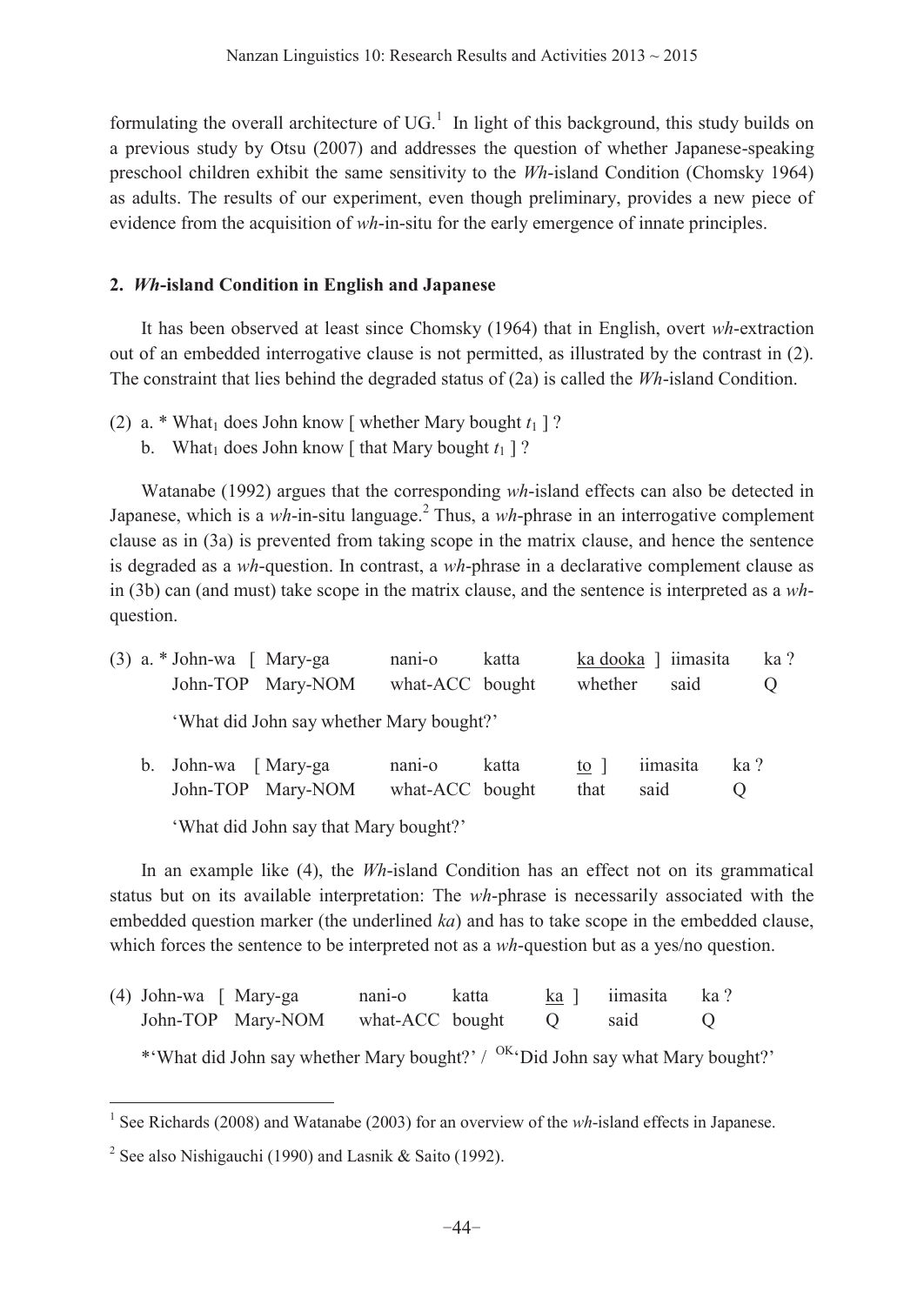Even though the exact nature of the *Wh*-island Condition (as well as the nature of the violation in the Japanese examples) is still under detailed investigation, the existing parallel paradigm of *wh*-questions in English and Japanese suggests that this constraint reflects some innate principles of  $UG<sup>3</sup>$ . Then, we can expect that children conform to this condition from the earliest observable stages. In the next section, we briefly review two studies that evaluated the validity of this prediction.

## **3.** *Wh***-island Condition in Child Languages: Previous Studies**

## **3.1.** *Wh***-island Condition in Child English**

In order to evaluate the early emergence of the *Wh*-island Condition in child English, de Villiers, Roeper & Vainikka (1990) conducted an experiment with 25 English-speaking children, ranging in age from 3;07 to 6;11. The task for children was Question-after-Story: Each child was told a story accompanied by a series of pictures, and at the end of the story, the experimenter asked a question about that story. The experiment consisted of the following six types of questions, each of which had two trials (except for (5c) and (6b), which had four trials).

## (5) Argument *wh*-questions

 $\overline{a}$ 

| a.          | No medial $wh$ :                                                              | Who did the girl ask $t \upharpoonright$ to help $t \upharpoonright ?$         |
|-------------|-------------------------------------------------------------------------------|--------------------------------------------------------------------------------|
| b.          | Argument- $wh$ medial:                                                        | Who did the girl ask $t \upharpoonright$ what to throw $*_t \upharpoonright ?$ |
| $c_{\cdot}$ | Adjunct- $wh$ medial:                                                         | Who did Big Bird ask $t \upharpoonright$ how to paint $*_t \upharpoonright ?$  |
| a.<br>b.    | $(6)$ Adjunct <i>wh</i> -questions<br>No medial $wh$ :<br>Argument-wh medial: |                                                                                |

c. Adjunct-*wh* medial: When did the boy know  $t \int \frac{h \, \text{d} u}{h \, \text{d} v}$  he hurt himself \**t* ]?

These questions were potentially ambiguous, in that the sentence-initial *wh*-phrase could originate either in the matrix clause or in the embedded clause (as indicated by the two trace positions in these sentences). Yet, in adult grammar, the interpretation in which the *wh*-phrase has been extracted from the complement clause is ruled out for (5b,c) and (6b,c), since that interpretation should stem from moving the *wh*-phrase out of an interrogative clause and hence should induce a violation of the *Wh*-island Condition. Thus, if children have adult-like knowledge of this constraint, they should associate the sentence-initial *wh*-phrase only with the matrix clause, in the case of (5b,c) and (6b,c).

<sup>&</sup>lt;sup>3</sup> See Richards (2008) for a summary of various approaches to the *Wh*-island Condition.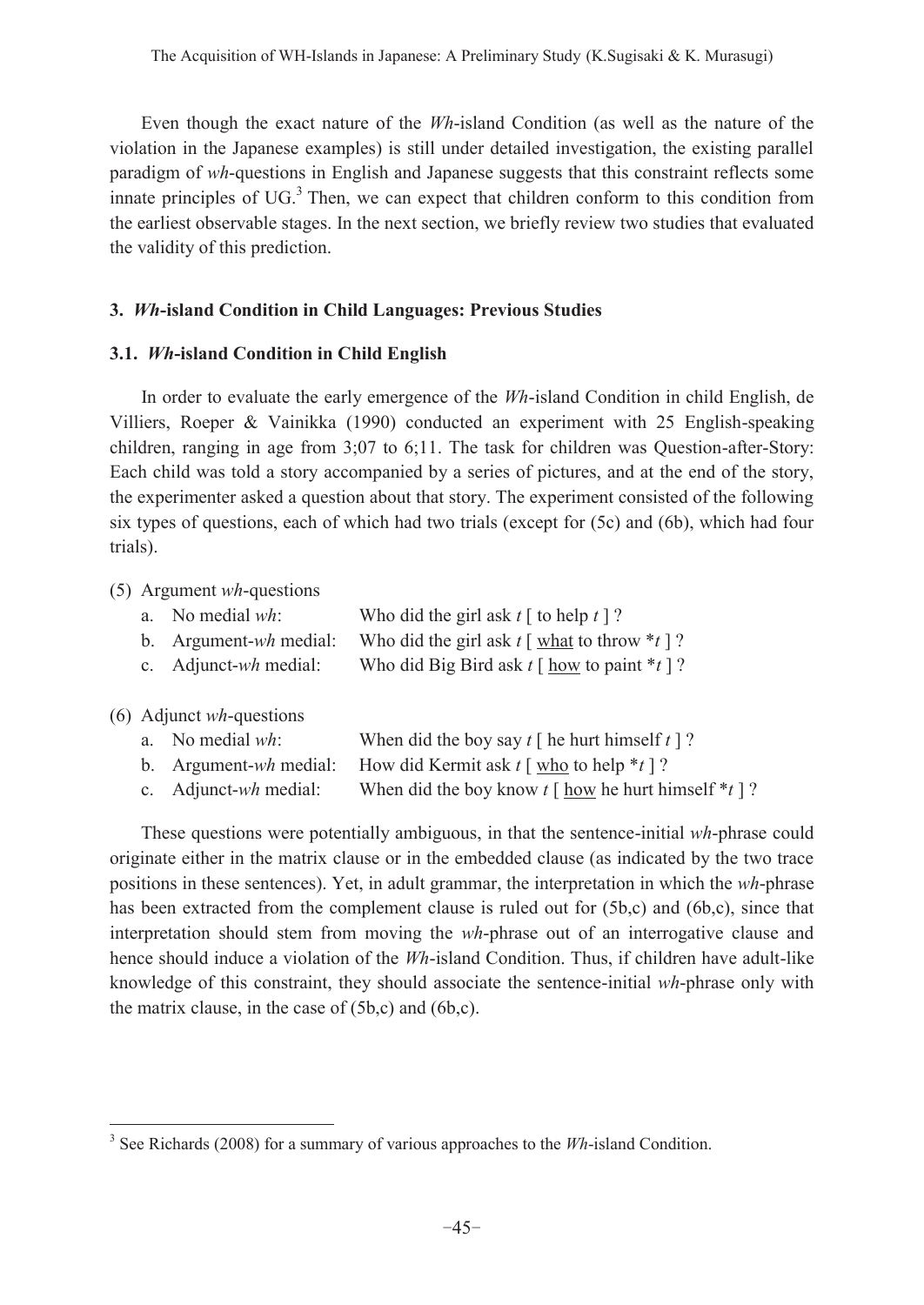| Question                 |                    | Argument $wh$ -questions (5) | Adjunct $wh$ -questions (6) |                 |  |
|--------------------------|--------------------|------------------------------|-----------------------------|-----------------|--|
| <b>Types</b>             | embedded<br>matrix |                              | matrix                      | <i>Embedded</i> |  |
|                          | interpretation     | interpretation               | interpretation              | interpretation  |  |
| No medial wh             | 68% (34)           | $32\%$ (16)                  | $50\% (25)$                 | $44\%$ (22)     |  |
| Argument- $wh$<br>medial | $70\% (35)$        | $2\%$ (1)                    | $23\% (23)$                 | $8\%$ (8)       |  |
| Adjunct- $wh$<br>medial  | $63\% (63)$        | $30\% (30)$                  | $48\%$ (24)                 | $6\%$ (3)       |  |

The results of their experiment are summarized in Table 1.<sup>4</sup>

Table 1: Summary of the Results of de Villiers, Roeper & Vainikka's (1990) Experiment

Children preferred to assign 'short-distance' interpretation of the sentence-initial *wh*phrase (which corresponds to the matrix interpretation of the *wh*-phrase) even when there was no intervening *wh*-phrase as in (5a) and (6a). Still, a sharp contrast was found in the case of (5b) and (6c): In the case of argument *wh*-questions such as (5b), in which the complement clause is introduced by an argument *wh*-phrase, 70% of children's answers were 'shortdistance' answers, while only 2% of their answers were 'long-distance' answers (which should stem from the embedded interpretation of the sentence-initial *wh*-phrase). Similarly, in the case of adjunct *wh*-questions such as (6c), in which the complement clause is introduced by an adjunct *wh*-phrase, children provided 'short-distance' answers 48% of the time, while they provided 'long-distance' answers only  $6\%$  of the time. Given that the 'long-distance' answers to these questions should involve a violation of the *Wh*-island Condition, the scarcity of the 'long-distance' answers is consistent with the view that English-speaking preschool children have knowledge of the *Wh*-island Condition.<sup>5</sup>

### **3.2.** *Wh***-island Condition in Child Japanese**

The promising findings from child English naturally led to the question of whether Japanese-speaking preschool children also exhibit the *wh*-island effects. In order to answer this question, Otsu (2007) conducted an experiment with 40 children (20 three-year-olds and 20 four-year-olds). This experiment employed a Truth-Value Judgment Task (Crain & Thornton 1998). In this task, children listened to a story with a puppet named John (manipulated by another experimenter). After the story, the experimenter asked a series of questions to the puppet, and the puppet answered each of these questions. The task for

 4 Errors were observed with sufficient frequency in which children answered the medial *wh*-phrases (the underlined *wh*-phrases in (5) and (6)). See de Villiers, Roeper & Vainikka (1990) for the discussion as to why this type of errors could have happened.

 $<sup>5</sup>$  An important question remains as to why the contrast was less sharp in the case of (5c) and (6b). See</sup> de Villiers, Roeper & Vainikka (1990) for the relevant discussion.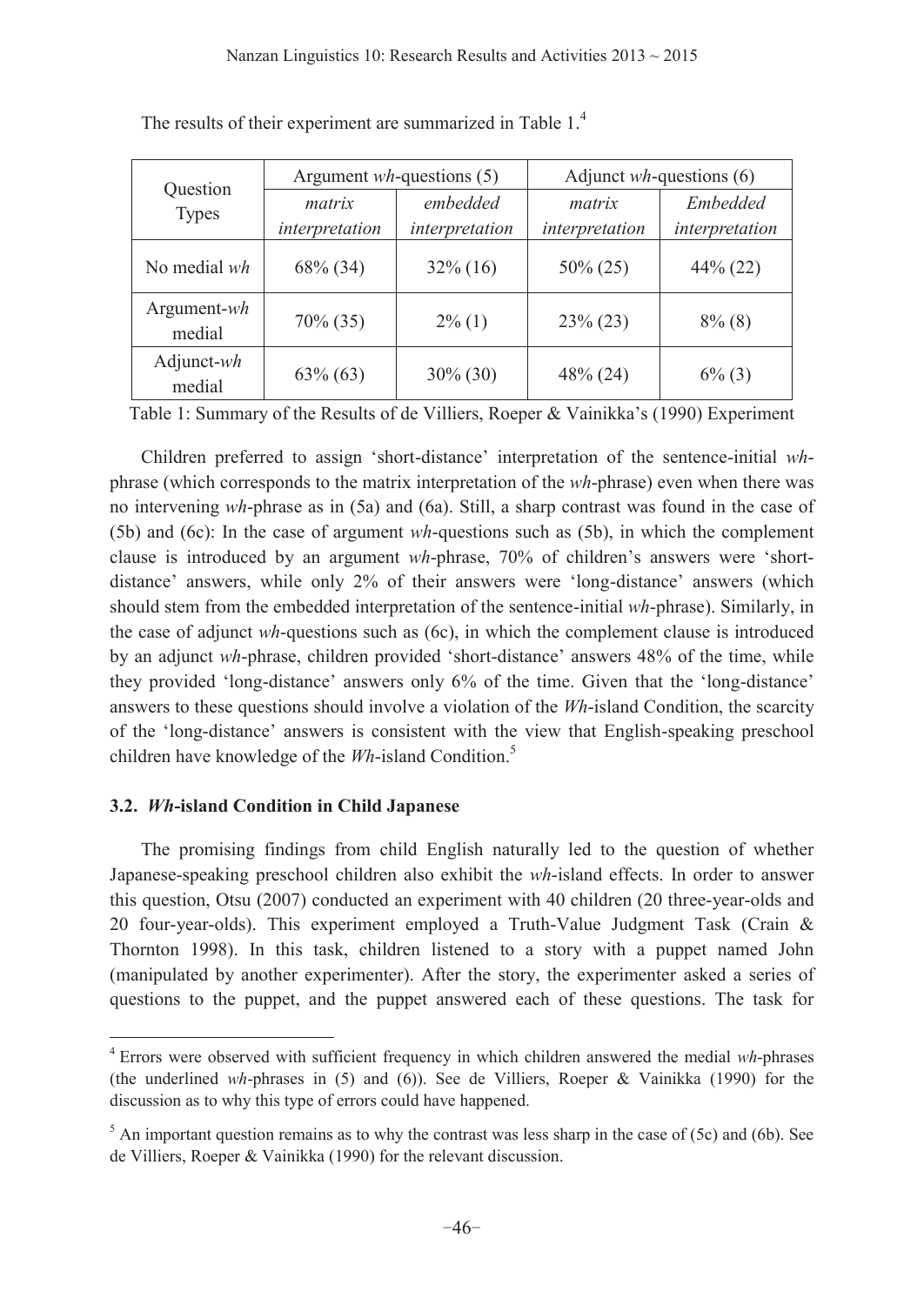children was to evaluate whether the responses from the puppet were appropriate or not. A sample story and the questions that followed this story were given in (7) and (8).

(7) *Sample Story:*

 Taro and Hanako were watching TV together in the living room. Their mother came home, and brought them some snacks. And she asked Taro, "Taro, who's your favorite?" Taro replied, "Of course, I like Doraemon." Mother asked Hanako, "And you?" Hanako likes Nobita, but felt a bit shy and replied "That's a secret."

(8) *Questions to John and John's Replies:*<sup>6</sup>

| a.             | Okaasan-wa<br>mother-TOP Hanako-DAT who-NOM like                                           | Hanako-ni [ dare-ga suki                                |       |                                   |                  | ka ]<br>Q | kikimasita ka?<br>asked  | Q |
|----------------|--------------------------------------------------------------------------------------------|---------------------------------------------------------|-------|-----------------------------------|------------------|-----------|--------------------------|---|
|                | 'Did Mother ask Hanako who she likes?                                                      |                                                         |       |                                   | John's Reply:    |           | Hai. 'Yes'               |   |
| $\mathbf{b}$ . | Okaasan-wa<br>mother-TOP                                                                   | Taro-ni-mo [ dare-ga suki<br>Taro-DAT-also who-NOM like |       |                                   |                  | ka ]<br>Q | kikimasita ka?<br>asked  | Q |
|                | 'Did Mother also ask Taro who he likes?'                                                   |                                                         |       |                                   |                  |           | John's Reply: Hai. 'Yes' |   |
| $c_{\cdot}$    | Hanako-wa [dare-ga suki<br>Hanako-TOP who-NOM like                                         |                                                         |       | <u>ka</u> ]<br>$\overline{Q}$     | iimasita<br>said | ka?<br>Q  |                          |   |
|                | ?* 'Who did Hanako say whether she likes?' / <sup>OK</sup> 'Did Hanako say who she likes?' |                                                         |       |                                   |                  |           |                          |   |
|                | John's Reply:                                                                              | Hai.                                                    | 'Yes' |                                   |                  |           |                          |   |
| d.             | Taro-wa<br>$\Gamma$<br>Taro-TOP                                                            | dare-ga suki<br>who-NOM like                            |       | $\underline{\text{to}}$ ]<br>that | iimasita<br>said | ka?<br>Q  |                          |   |
|                | 'Who did Taro say he likes?'                                                               |                                                         |       |                                   |                  |           | John's Reply: Hai. 'Yes' |   |

When presented with the questions illustrated in  $(8)$ , the puppet always responded 'Yes'. This answer is appropriate for the questions in (8a-b), but not for the questions in (8c-d). In the case of (8c), a *wh*-phrase is contained within an embedded interrogative clause introduced by the question marker *ka*. Thus, in this sentence, the *wh*-phrase only takes scope in the embedded clause, and the entire sentence receives an interpretation as a yes/no question. Then, the puppet's *yes* answer is simply false, because Hanako did not tell her mother who she likes. In the case of (8d), a *wh*-phrase appears within a declarative complement clause and hence takes scope in the matrix clause. Thus, the sentence can only be interpreted as a *wh*question, which makes the puppet's 'Yes' response an inappropriate answer to (8d). If children were not able to distinguish between the interrogative complementizer *ka* and the declarative complementizer *to*, they should misinterpret the question in (8d) as a yes/no

 $\overline{a}$ 

 $6$  *dare-ga* 'who-NOM' in these sentences is a nominative object.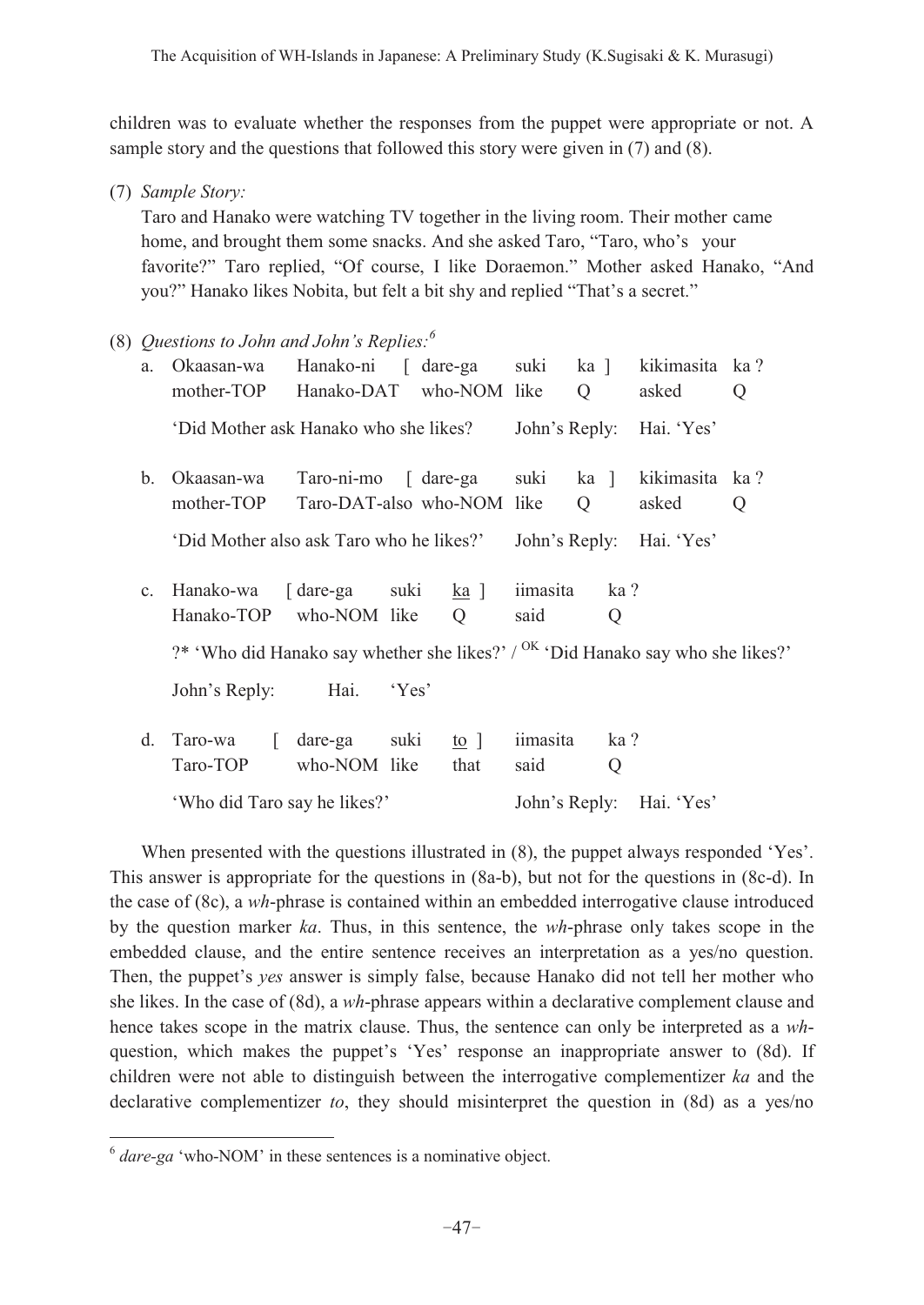question. Then, those children should judge the puppet's 'Yes' answer as appropriate, since in the story Taro actually told his mother who he likes (i.e. Doraemon).

 Otsu (2007) reasoned that, if Japanese-speaking preschool children have knowledge of the *Wh*-island Condition, they should be able to judge the puppet's 'Yes' response as inappropriate both for questions like (8c) and for questions like (8d), despite the fact that these sentences contain embedded clauses introduced by different types of complementizers (interrogative *ka* in (8c) and declarative *to* in (8d)).

|                             | Children's Judgments on the Puppet's YES Response |                         |  |  |
|-----------------------------|---------------------------------------------------|-------------------------|--|--|
|                             | Judged as Appropriate                             | Judged as Inappropriate |  |  |
| [wh $Q$ ] $Q$ ? as in (8c)  | $0\% (0/80)$                                      | $100\% (0/80)$          |  |  |
| [wh  that] $Q$ ? as in (8d) | $8\% (6/80)$                                      | $92\% (74/80)$          |  |  |

The main results of Otsu's (2007) experiment are summarized in Table 2.

Table 2: Summary of the Results of Otsu's (2007) Experiment

As we can see in Table 2, children rejected the puppet's 'Yes' response to questions such as (8c)  $100\%$  of the time, and also they rejected the 'Yes' response to questions such as (8d) more than 90% of the time. Otsu interpreted these results as indicating that Japanese-speaking preschool children have the knowledge that (8c) should be interpreted as a yes/no question, as well as the knowledge that (8d) can only be interpreted as a *wh*-question. Since the interpretation for (8c) a yes/no question has its basis on the *wh*-island effects, Otsu (2007) concluded that children as young as three years old can be shown to obey the *Wh*-island Condition in Japanese.

# **4.** *Wh***-island Condition in Child Japanese: A New Experiment**

# **4.1. Limitation of Otsu's (2007) Experiment**

The experiment by Otsu (2007), if successful, would have large theoretical significance, in that it was the very first attempt to show that the *wh*-island effects can be observed even in the acquisition of a *wh*-in-situ language. However, the experiment has an obvious limitation in its design, and fails to demonstrate Japanese-speaking children's knowledge of the Whisland Condition. Let us recall the *wh*-island effects in Japanese, illustrated in (3a) and (4) (and repeated here in (9)).

(9) a. \* John-wa [ Mary-ga nani-o katta ka dooka ] iimasita ka ? John-TOP Mary-NOM what-ACC bought whether said Q

'What did John say whether Mary bought?'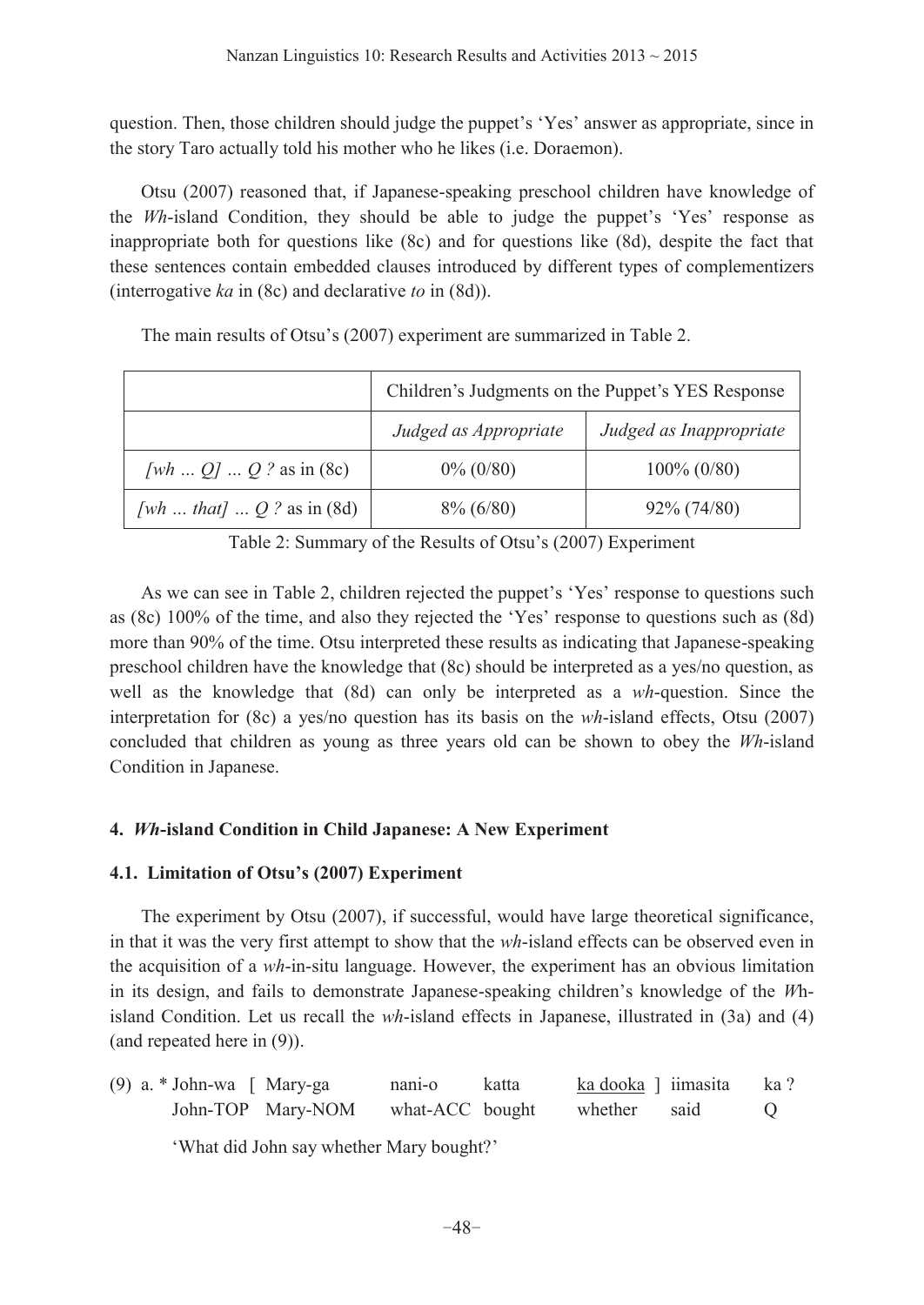| b. John-wa [ Mary-ga |                                   | nani-o | katta | $k$ a ] iimasita ka? |  |
|----------------------|-----------------------------------|--------|-------|----------------------|--|
|                      | John-TOP Mary-NOM what-ACC bought |        |       | said                 |  |

\*'What did John say whether Mary bought?' /  $^{OK}$ 'Did John say what Mary bought?'

As these examples suggest, the *Wh*-island Condition does not permit a *wh*-phrase contained within an interrogative complement clause to take scope in the matrix clause. In other words, what this condition dictates is that these sentences are degraded as a *wh*question: In (9a), the sentence becomes ill-formed since it only has an interpretation as a *wh*question, while in (9b), the sentence itself is still grammatical because the sentence has an alternative interpretation as a yes/no question.

In light of this discussion, let us now go back to the crucial test sentence used in Otsu's (2007) experiment.

(10) Hanako-wa [ dare-ga suki ka ] iimasita ka ? (= (8c)) Hanako-TOP who-NOM like Q said Q ?\* 'Who did Hanako say whether she likes?' /  $^{OK}$  'Did Hanako say who she likes?' John's Reply: Hai. 'Yes'

As in the case of (9b), the *Wh*-island Condition rules out from this sentence an interpretation as a *wh*-question. Then, if we are to determine that Japanese-speaking children have knowledge of the *wh*-island effects, we have to demonstrate that children disallow the sentence in (10) as a *wh*-question. In order to achieve this, the design of the experiment has to undergo a small but quite significant modification in which the puppet incorrectly interprets the question in (10) as a *wh*-question and provides an answer like *Nobita*. If *wh*-island effects are indeed in the grammar of Japanese-speaking children, they should judge this type of response as inappropriate.

In order to provide a more convincing piece of evidence for the early emergence of *wh*island effects, we incorporated this modification and conducted a new experiment, which is discussed below.

#### **4.2. Subjects and Method**

 The subjects of our experiment were 28 Japanese-speaking preschool children, ranging in age from  $3;09$  to  $5;05$  (mean age  $4;07$ ). The task for the children was a combination of (i) Question-after-Story and (ii) an Appropriateness Judgment Task. In this task, each child was told a story, which was accompanied by a series of pictures presented on a laptop computer. At the end of each story, an experimenter asked the child two questions about the story. After the child responded to these questions, the same questions were posed to a puppet, and the child was asked to judge whether each of the puppet's response to the questions was appropriate or not.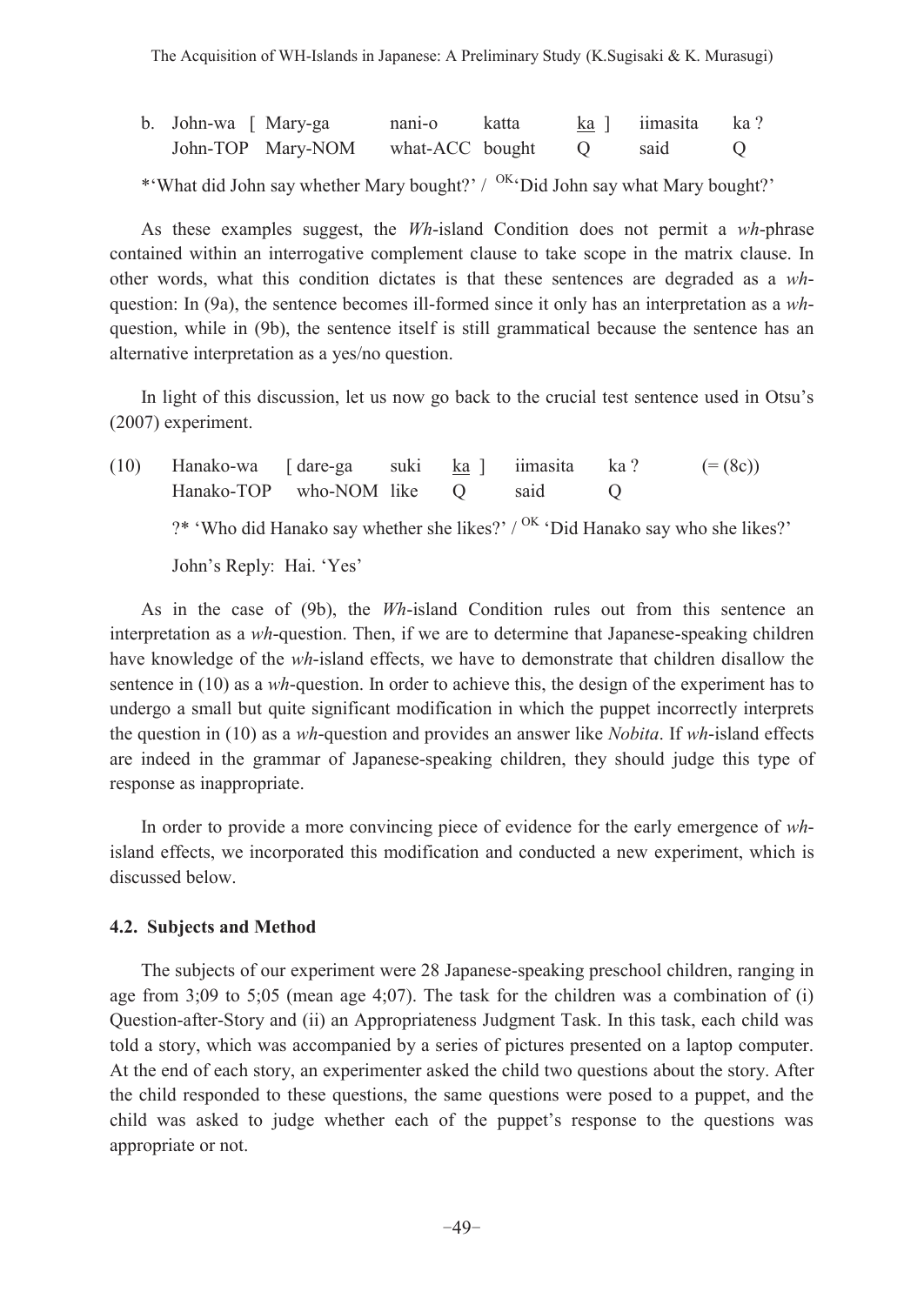This combination of two tasks is necessitated by the design of our experiment, in which the puppet incorrectly interprets questions like (10) as a *wh*-question: Even though this type of questions is clearly a yes/no question in the adult grammar, typical discourse contexts allow these questions to be answered in a way such as 'Yes, Nobita', in which 'Yes' answer is immediately followed by the information that corresponds to the answer to the *wh*-phrase contained within an interrogative embedded clause. Then, if the task were limited to eliciting children's judgments, their responses suggesting that they judged answers like 'Nobita' as appropriate allow at least two interpretations: In one interpretation, children lack knowledge of *wh*-island effects and hence allow questions like (10) to be interpreted as a *wh*-question, while in the other interpretation, children have adult-like knowledge of *wh*-island effects but still judge answers like 'Nobita' as appropriate, based on the availability of answers like 'Yes, Nobita'. In order to discriminate between these two possibilities, we combined two tasks and posed questions like (10) to children before posing them to the puppet, so that we can see more clearly whether these children interpret this type of question correctly as yes/no question or incorrectly as a *wh*-question.

 A sample story and the sample test sentences that follow this story are given in (11) and (12), respectively.

# (11) *Sample Story:*

Today, Monkey is visiting Elephant's house. On the table, they had a choice of pancakes and fruits, and they decided to have some fruits. Elephant asked Monkey, "What is your most favorite fruit?", and Monkey replied, "Strawberries!" Then, Elephant's father came back home from work, and asked Elephant, "What is your most favorite fruit?" Elephant felt a bit shy, and hesitated to answer it. However, Elephant got a toy train from Father, so he replied, "Grapes!"

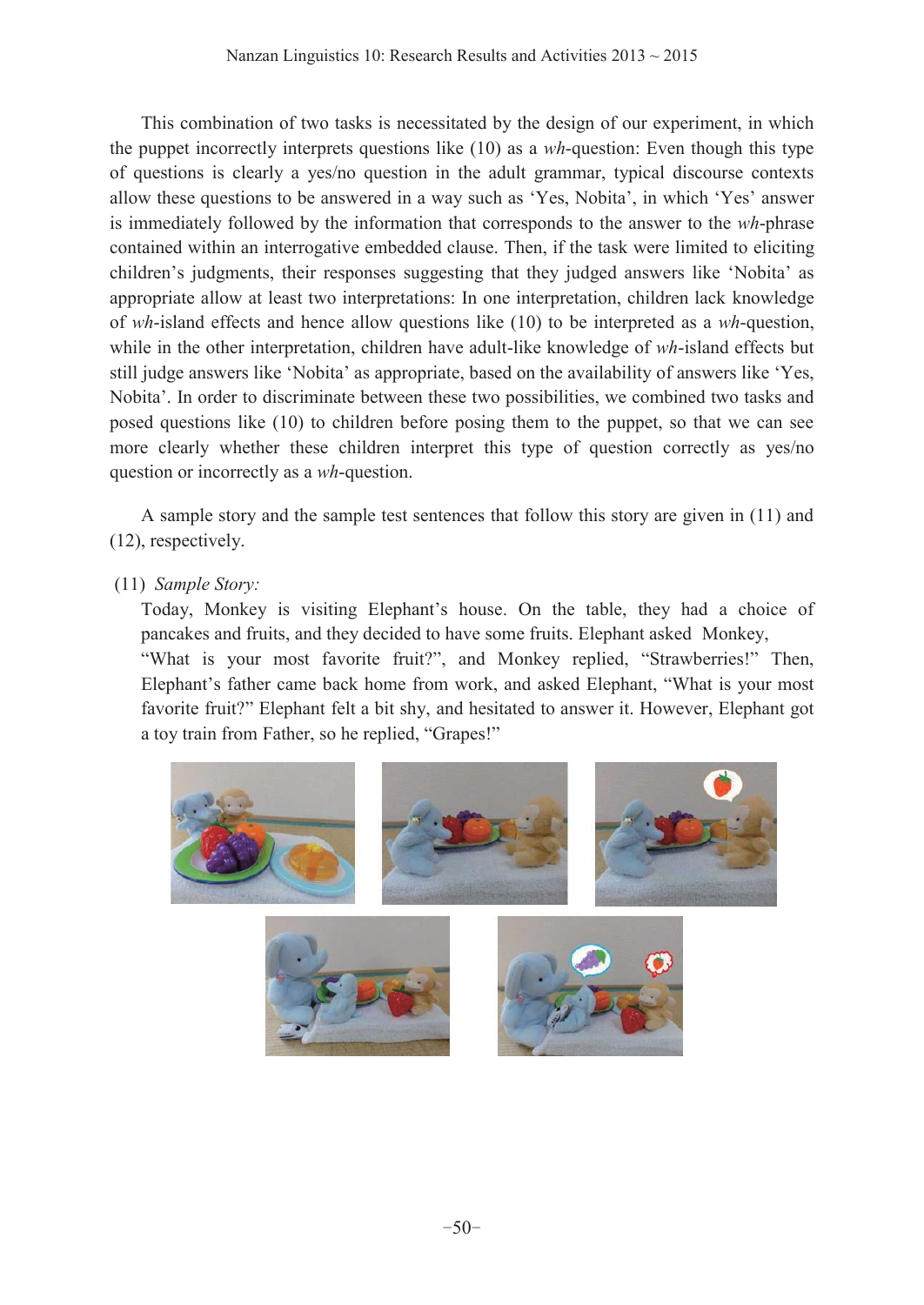(12) Sample Test Sentences:

- a. Osarusan-wa [ nani-ga ichiban suki to ] Zousan-ni itta kana ? monkey-TOP what-NOM best like that elephant-to said Q *What did Monkey say to Elephant* [ that he likes t best ] ? Puppet's Answer: Ichigo ! 'Strawberries!' b. Zousan-wa [ nani-ga ichiban suki ka ] Otoosan-ni itta kana ?
- elephant-TOP what-NOM best like Q father-to said Q 'Did Elephant say to his father [ what he likes *t* best ]?'

Puppet's Answer: \* Budou ! 'Grapes!'

 The test sentence in (12a) contains a declarative complement clause and hence the sentence should be interpreted as a *wh*-question. In contrast, the test sentence in (12b) involves an interrogative complement clause, which should induce *wh*-island effects and hence should disallow the sentence to have an interpretation as a *wh*-question. Notice that in our experiment, the puppet interpreted both of the questions in (12) as a *wh*-question and provided an answer like *Ichigo!* 'Strawberries!' or *Budou!* 'Grapes!' to these *wh*-questions, thereby confirming that we are indeed testing wh-island effects in children's grammar.

 The experiment consisted of two target stories and two filler stories. The order of presentation of these stories was pseudo-randomized.

### **4.3. Results and Discussion**

 The number and percentages of correct responses for each type of questions are summarized in Table 3.

|              | [ <i>wh that</i> ] $Q$ ? as in (12a) |            | [ <i>wh</i> $Q$ ] $Q$ ? as in (12b) |            |  |
|--------------|--------------------------------------|------------|-------------------------------------|------------|--|
|              | Children's                           | Children's | Children's                          | Children's |  |
|              | Answer                               | Judgment   | Answer                              | Judgment   |  |
| $\#correct$  | 54/56                                | 54/56      | 47/56                               | 46/56      |  |
| $\%$ correct | 964                                  | 964        | 83.9                                | 82.1       |  |

Table 3: Summary of the Experimental Results

When presented with a question such as in  $(12a)$ , children interpreted the question as a *wh*-question, and provided an answer like 'Strawberries' more than 96% of the time. These children also judged the puppet's response of 'Strawberries' as appropriate more than  $96\%$  of the time. In sharp contrast, when presented with a question such as in (12b), children interpreted the question as a yes/no question, and provided the 'Yes' response more than  $83\%$ of the time. In addition, these children judged the puppet's response of 'Grapes' as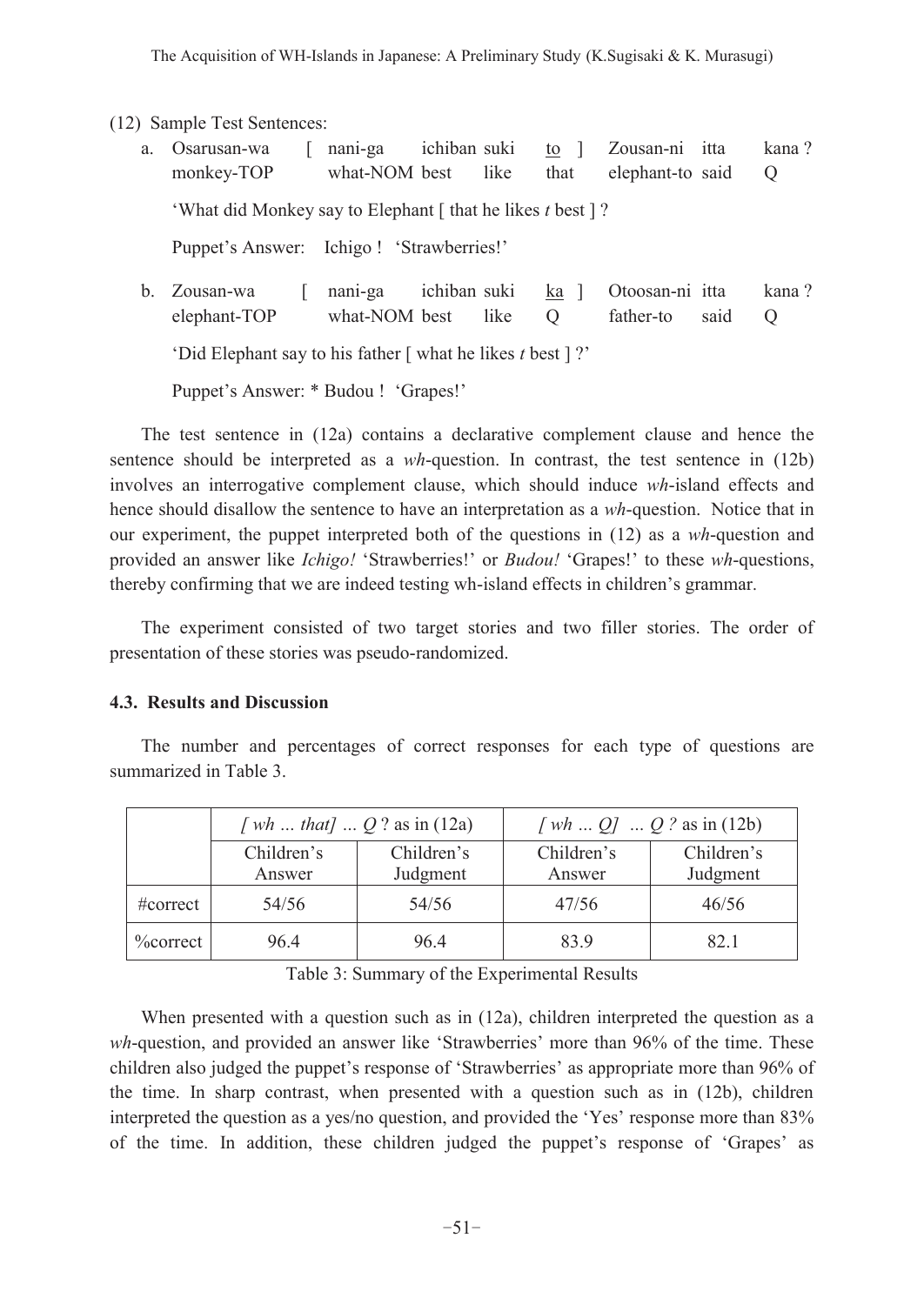inappropriate more than 82% of the time. These results suggest that Japanese-speaking children have the knowledge that sentences such as in (12b), in which a *wh*-phrase appears within an embedded interrogative clause, does not have an interpretation as a *wh*-question. These findings argue for the view that the UG principle which is responsible for the *wh*-island effects is indeed in the grammar of Japanese-speaking preschool children.

#### **5. Conclusion**

In this study, we addressed the question of whether Japanese-speaking preschool children already have knowledge of the UG principle responsible for the *wh*-island effects. Considering Otsu's (2007) limitation with the design of his experiment, we conducted a new experiment which circumvented this problem. Results obtained, though preliminary, are consistent with the view that the relevant principle is indeed in the grammar of Japanesespeaking children. Since Japanese is a *wh*-in-situ language and the *wh*-island effects are typically reflected only on the available interpretation for a question with an embedded interrogative clause, it would be reasonable to suspect that the input for children would contain little relevant information to "learn" the constraint inducing the *wh*-island effects. Thus, the findings reported in this study lend further support from the acquisition of *wh*-insitu in Japanese for the view that the principle behind the *wh*-island effects constitutes part of the innate language faculty.

### **References**

- Baker, C. L., and J. McCarthy eds. (1981) *The Logical Problem of Language Acquisition*, MIT Press, Cambridge, Mass.
- Chomsky, N. (1964) *Current Issues in Linguistic Theory*, Mouton, The Hague.
- Crain, S. (1991) "Language Acquisition in the Absence of Experience," *Behavioral and Brain Sciences* 14, 597-612.
- Crain, S. and R. Thornton (1998) *Investigations in Universal Grammar: A Guide to Experiments on the Acquisition of Syntax and Semantics*, MIT Press, Cambridge, Mass.
- de Villiers, J., T. Roeper, and A. Vainikka (1990) "The Acquisition of Long-distance Rules." In L. Frazier and J. de Villiers, eds. *Language Processing and Language Acquisition*, Kluwer Academic Publishers, Dordrecht, 257-297.
- Hornstein, N. and D. Lightfoot eds. (1981) *Explanations in Linguistics: The Logical Problem of Language Acquisition*, Longman, London.
- Lasnik, H. and M. Saito (1992) Move a: Conditions on Its Applications and Output, MIT Press, Cambridge, Mass.
- Nishigauchi, T. (1990) *Quantification in the Theory of Grammar*. Kluwer Academic Publishers, Dordrecht.
- Otsu, Y. (1981) *Universal Grammar and Syntactic Development in Children: Toward a Theory of Syntactic Development*, Ph.D. dissertation, MIT.
- Otsu, Y. (2007) *'Wh*-island in Child Japanese," paper presented at Keio Workshop on Language, Mind, and the Brain. Keio University, March 18, 2007.